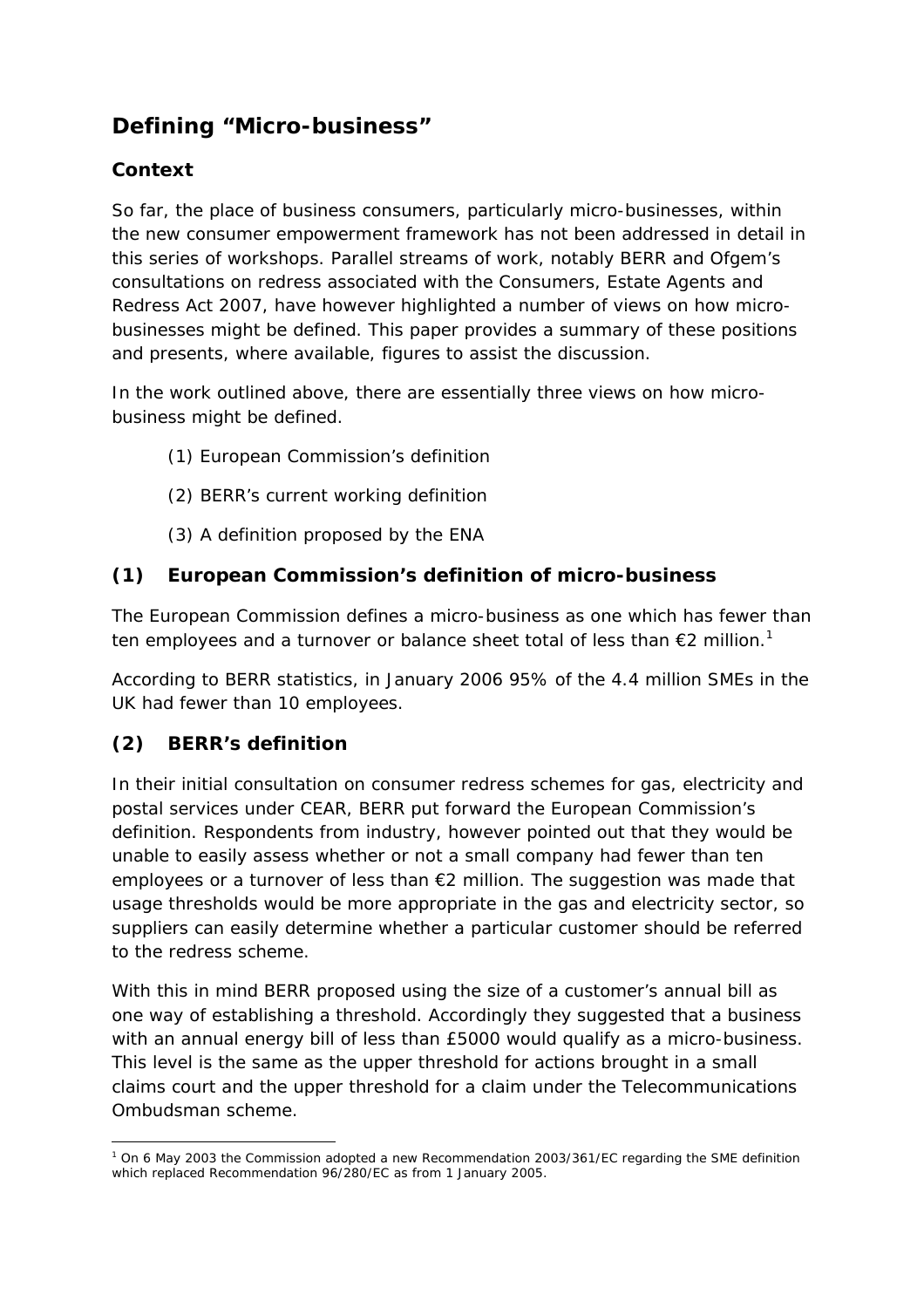Ultimately BERR have the final say on the micro-business definition for the energy and post redress schemes. No final decision has yet been taken on that definition. In their decision document published in December 2007 they have proposed to enter further discussions with energy businesses, energywatch and Ofgem to see if is possible to find a better and more practical proxy for the  $f5000$  level<sup>2</sup>

One problem with using annual bill size to define micro-businesses is that fluctuations in energy prices will mean that customers move in and out of the micro-business group. A way around this might be to put absolute usage thresholds in energy terms.

Analysis undertaken by Ofgem in December 2007 helps to illustrate this and to put the £5000 figure given above into perspective. This work showed that if maximum usage thresholds for micro-business were set at 73,200 kWh for gas and 12,000 kWh for electricity, then this would imply maximum annual bills of around £2000 for gas and £1000 for electricity based on prices at that time. These thresholds would bring at least 70 percent of enterprises within the microbusiness definition.

energywatch remain concerned that the £5000 limit would still see many small businesses excluded from the new arrangements.

## **(3) ENA Proposed Definition**

In their response to Ofgem's consultation on the Approval of Redress Schemes in the energy sector, the ENA suggested defining energy customers by "profile class" for electricity complaints and by annual usage threshold for gas complaints.

Profile class is contained within the MPAN which is available to both suppliers and distributors.

The ENA have therefore proposed defining a micro-business as having a gas consumption less than 2,500 therms (73,200 kWh) per annum for gas and being in profile classes 3-4 for electricity.

January 2007 figures from Elexon on electricity "profile classes" show that 83% of non-domestic customers fall in profile classes three and four, in total representing 2,170,050 MPANs.

The proposed thresholds for gas would mean that roughly 11% of all nondomestic customers would fall into the micro-business bracket.

 2 Consumer redress schemes in gas, electricity and postal services: Full impact assessment December 2007 p.18